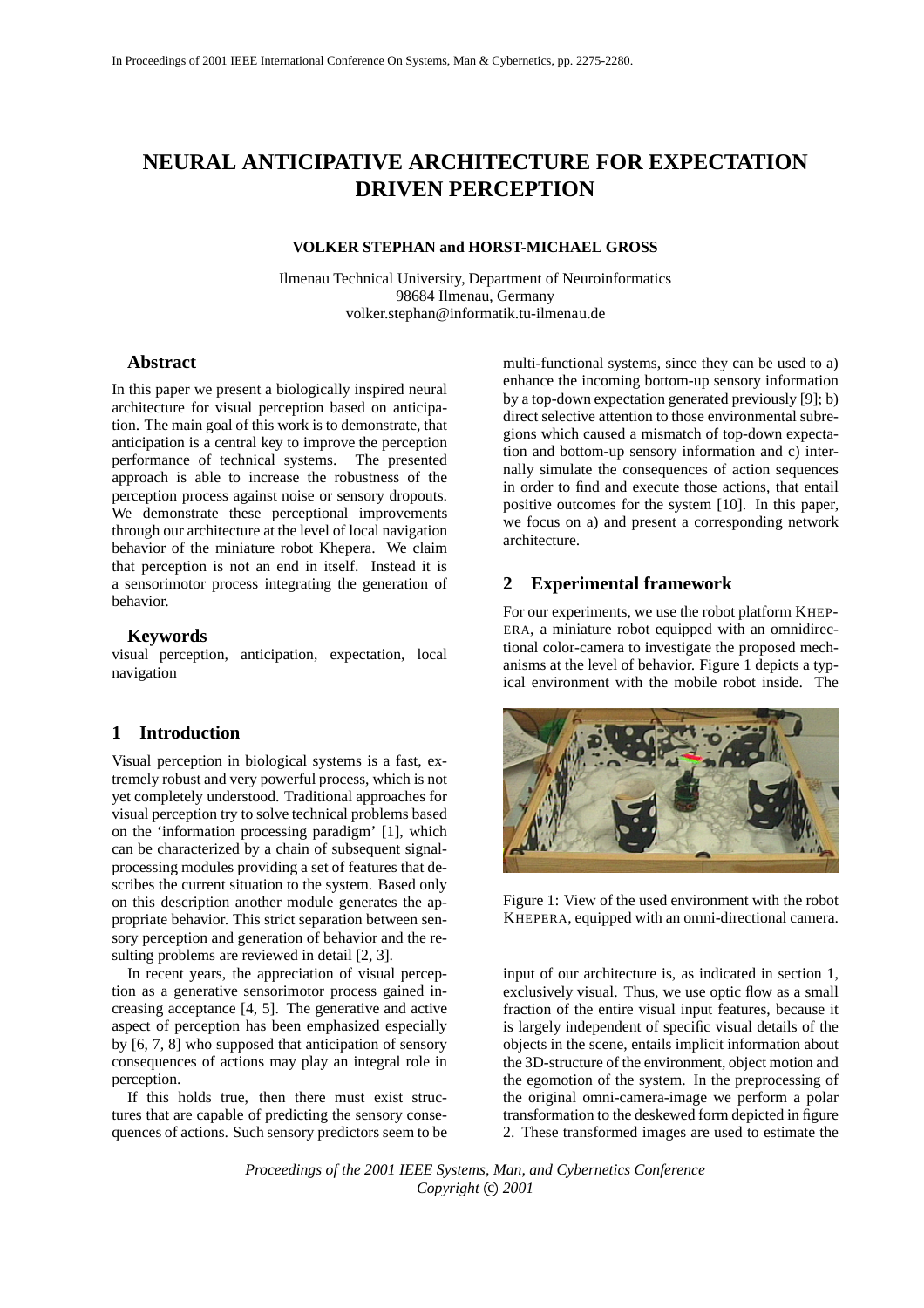optic flow fields, because an action of the robot with a rotational part yields a rotation of the omni-cameraimage but only a shift in x-direction of the polar transformed image. This is very advantageous, since the applied correlation based optical flow estimation [11] needs not cope with rotated correlation areas, which would be very time consuming.



Figure 2: Polar transformed image of the omnidirectional camera of the KHEPERA: middle=front, left and right image borders=back of the robot.

The system's goal is a collision free local navigation based only on visual information. Thus, it has to extract robust optic flow vector fields from the video stream, even if the sensory data stream is temporarily disturbed. We believe, that the behavior of an autonomous system operating only on its perceived information is a very good indicator of the performance of the perceptual system.

### **3 Biological inspiration**

The visual perception process in biology is not purely sequential, instead it features many recurrent connections (see figure 3).



Figure 3: Model-relevant structures of the human brain with its connections.

Starting from the retina, a sequential processing of simple image features by the early visual areas V1- V2 is followed by the estimation of optic flow in area MT/V5, which projects also to the posterior parietal cortex (PPC). In addition to that sensory data stream also projections from the lateral cerebellum arrive, which contribute a sensory prediction of the consequences of real or hypothetical actions generated by the premotor areas SMA/PMC [10]. Thus, area PPC may be able to fuse the sensory bottom up and the expected top-down information in order to replace faulty information from any source and to extract more robust visual features.

# **4 Architecture**

Inspired by that aspect of biological information processing, we developed a functionally similar architecture, which predicts optical flow fields as visual consequences of real or hypothetically executed actions of our mobile robot (see figure 4).



Figure 4: Hybrid architecture to fuse the sensory bottom-up data and the top-down expectation.

A central aspect of our anticipative processing in the bottom-up/top-down cycle is the usage of flow vector specific confidence estimates organized topographically corresponding to the flow field. These confidence-values of each flow vector are based on correlation-based optical flow estimation [11] by evaluating the shape of the correlation function. Sharp and unique minima cause high confidence values, whereas flat or ambiguous correlation functions result in low ones.

### **4.1 Expectation generation**

As indicated in figure 4, the sensory prediction of the consequences of the mobile systems own actions is an essential part of our architecture. Therefore, we trained an artificial neural network on really experienced optical flow data of the mobile robot within a static environment. Thus, the applied neural network learns universally valid sensorimotor relationships between subsequent optic flow fields under influence of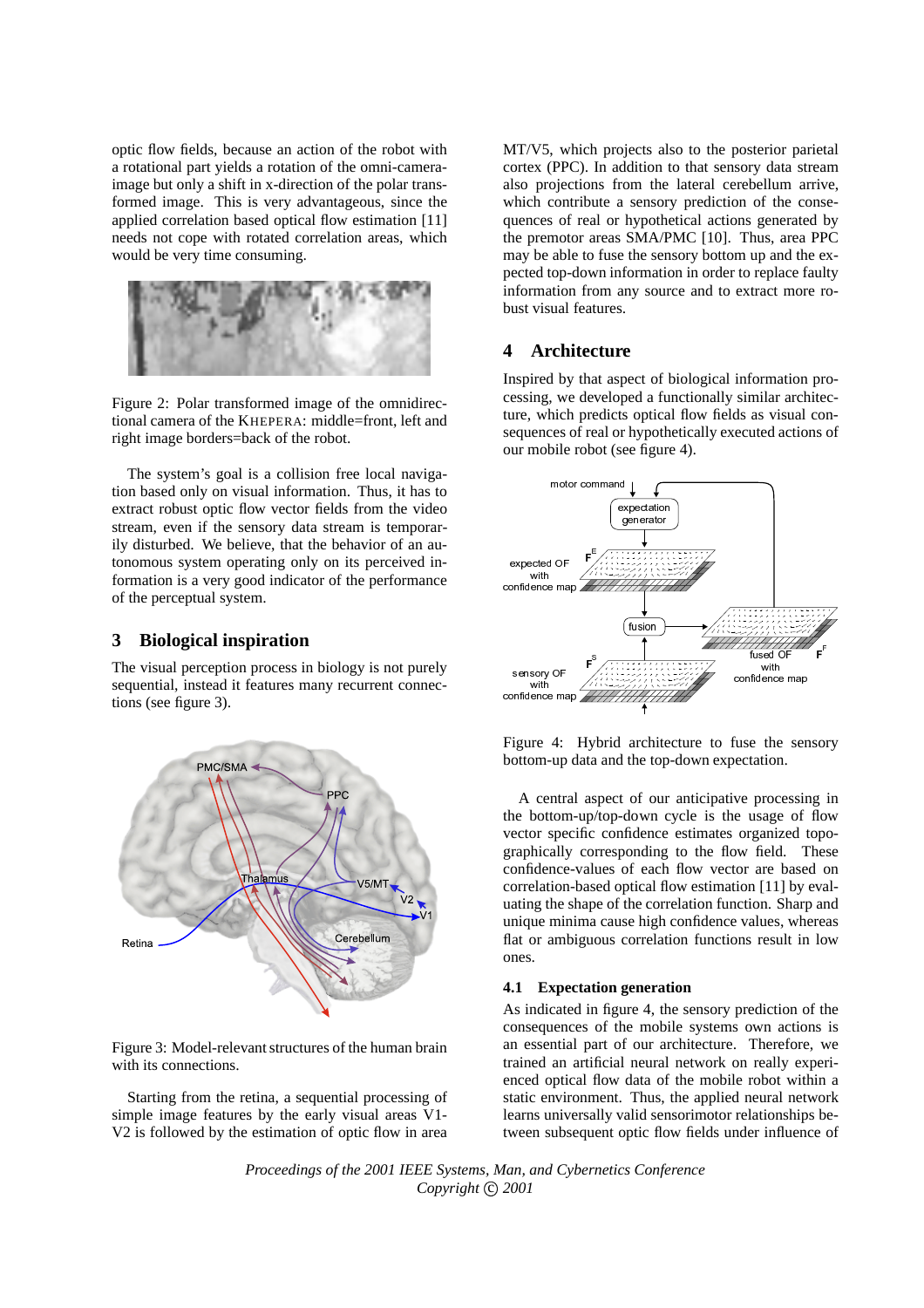the systems own motor commands. Consequently, the predictor realizes the anticipative function approximation  $OF(t) \times a(t) \rightarrow OF(t+1)$ , where  $OF(t)$  is the current optic flow,  $a(t)$  is the currently executed motor action of the robot and  $\hat{OF}(t+1)$  is the predicted optic flow field. More details about the applied networks can be found in [12, 13].

### **4.2 Fusion**

With regard to figure 4, in this section we present the fusion between bottom-up and top-down information (see figure 5).



Figure 5: Each vector of the optical flow field is represented by a 2-dimensional neural field, where the position of activation blobs within the neural field codes possible flow-vectors.

Each vector of the whole field is represented by a small 2-dimensional neural field, where the position within the neural field codes the x- and y-components of the flow-vector as a blob, and the height of the blobs in the neural field is a measure for the corresponding confidence of this flow vector. Due to this distributed representation, it is possible to hold many alternative hypotheses(blobs) for each flow vector. Consequently, both the sensory bottom-up and the top-down expectation can add their hypotheses about the real optical flow vector into the corresponding neural field, whereby similar hypotheses result in a superposition of the blobs at the same position.

For reasons of simulation resources, we split the 2 dimensional neural field into 2 one-dimensional neural vectors representing the x- and y-direction of the flow vector separately (equations 1, 2). Thus, the time to fuse two flow fields containing  $18 \times 5$ vectors each could be reduced to  $275ms$  (Pentium 200MHz). Equation 1 shows, that the new state in the fusion-map  $\frac{z^{x}}{pq}(t)$  is computed by the superposition of the discounted previous state  $\frac{z}{2pq}(t-1)$  with  $\alpha \in$  $(0 \dots 1)$ , the sensory bottom-up vector  $\underline{\vartheta}(f_{x \text{p}q}^S(t))$  and the top-down expectation  $\mathcal{Q}(f_{xpq}^E(t))$  in form of onedimensional gaussian blobs (equation 3) weighted by

their confidences  $c(.)$ . These one-dimensional blobs  $\theta$ realize a topological coding of the sharp x and y coordinates of the corresponding flow vectors and allow to represent multimodal hypotheses. The fused output  $f_{na}^{F}(t)$  results from the hypothesis with the highest confidence (equation 4).

$$
\underline{z}_{pq}^x(t) = \alpha \underline{z}_{pq}^x(t-1) + \underline{\vartheta}(f_{xpq}^S(t)) \cdot c_{pq}^S(t) \n+ \underline{\vartheta}(f_{xpq}^E(t)) \cdot c_{pq}^E(t)
$$
\n(1)

$$
\underline{z}_{pq}^{y}(t) = \alpha \underline{z}_{pq}^{y}(t-1) + \underline{\vartheta}(f_{ypq}^{S}(t)) \cdot c_{pq}^{S}(t) \n+ \underline{\vartheta}(f_{ypq}^{E}(t)) \cdot c_{pq}^{E}(t)
$$
\n(2)

$$
\vartheta_k(u) = e^{-\frac{(u-k)^2}{2\sigma^2}} \tag{3}
$$

$$
\underline{f}_{pq}^{F}(t) \Leftarrow \begin{pmatrix} argmax(\underline{z}_{pq}^{x}(t)) \\ argmax(\underline{z}_{pq}^{y}(t)) \end{pmatrix}
$$
\n(4)

$$
c_{pq}^{F}(t) = \frac{max(\underline{z}_{pq}^{x}(t)) + max(\underline{z}_{pq}^{y}(t))}{2}
$$
 (5)

Hence, this algorithm selects those of all hypotheses, which support each other. This is reasonable, since similar information in both streams implies, that this information is reliable and trustworthy.

### **5 Results**

To demonstrate the facilities of the presented anticipatory preprocessing, we placed the robot in the unknown environment depicted in figure 6, where it drove along the arrow straight forward towards the wall. In the last section of that pathway, a temporal, ar-



Figure 6: Path of the mobile robot for investigation of expectation-driven perception.

tificial disturbance was introduced by covering an area of about  $90^{\circ}$  of the omnidirectional camera image by a white paper (see white circular arcs in figure 6). In consequence, the sensory data entail almost no information about the oncoming obstacle on the left of the robot.

Figure 7 depicts the observed camera images and flow fields during that locomotion in detail. As can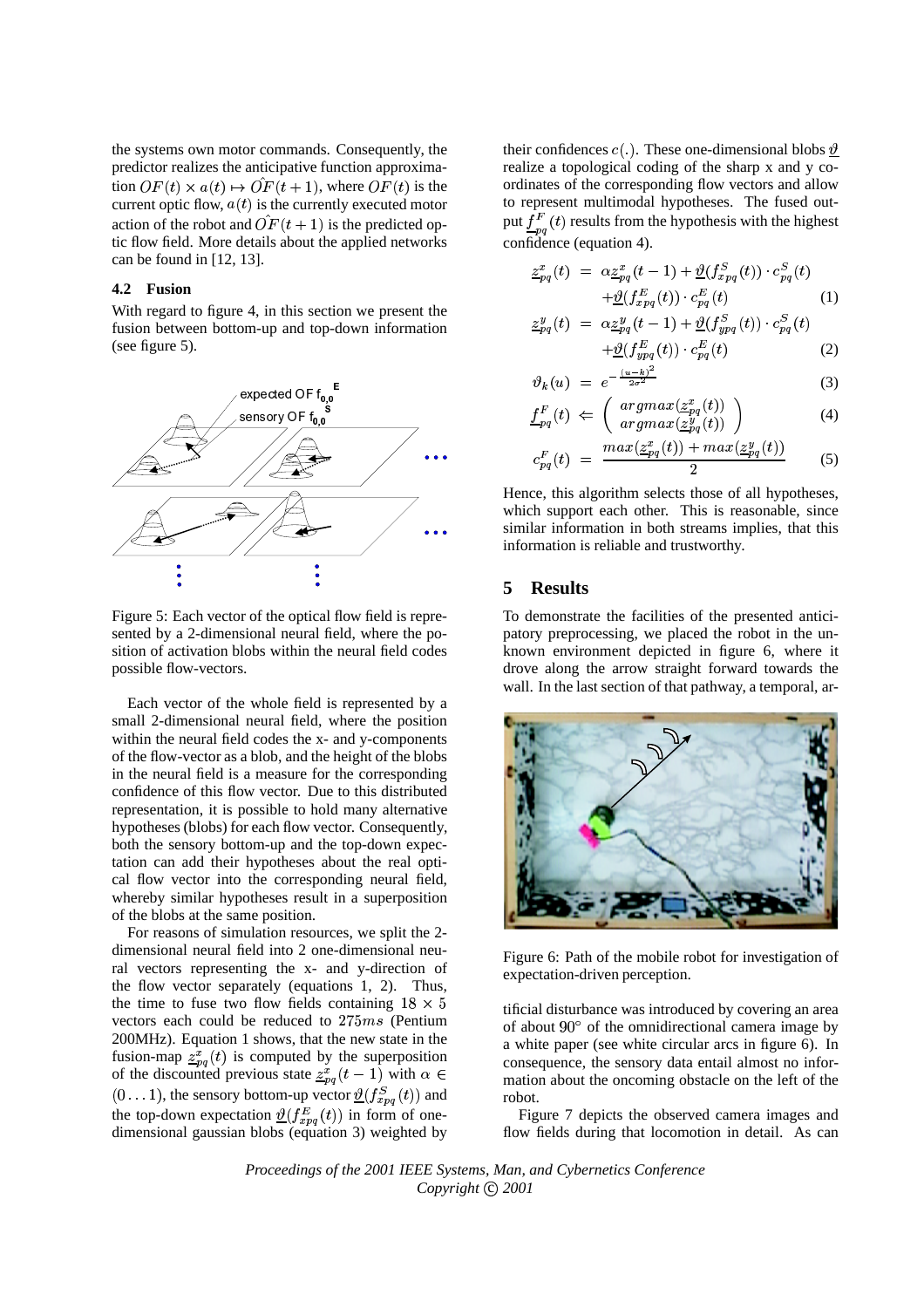

Figure 7: Results of expectation-driven perception during locomotion of the mobile robot depicted in figure 6. *left:* camera images with disturbance observed by the robot. *2. column:* OF sequence without disturbance. *3. column:* OF sequence with disturbance. *4. column:* predicted/expected OF. *5. column:* anticipatory fused OF. *6. column:* model-free fused OF.

be seen in the non-disturbed sequence, the oncoming obstacle on the left causes growing flow vectors especially in the left-middle (sensory non-disturbed OF). In contrast, the applied disturbance prevents a correct estimation of optical flow vectors in the corresponding part of the camera image. Nevertheless, through active generation of an expectation about the external world and the fusion with the noisy sensory information, our anticipative system was able to maintain a valid representation of the oncoming obstacle (anticipatory fused OF).

At this point, we have to ask the question: would a pure feedback without any sensory prediction (see figure 4) result in the same behavior? In this case, the fusion of the noisy and very unreliable estimated optical flow with the more reliable previous fusion result would probably just return the last fusion output. Thus, such an architecture is nothing but a low-pass filter over time. As can be seen in the rightmost column in figure 7, the system without anticipative preprocessing is not able to predict the enlarging flow vectors representing the close obstacle. The repeatedly generated last reliable sensory situation deprecates more and more over time and does therefore not represent the external reality.

Figure 8 depicts the development of a vector at the middle-left position (row 5, column 7) of the flow field over time. The optic flow vector generated by fusion of the predicted and the noisy sensory estimate is constantly growing over time and thus reflects the oncoming obstacle. In contrast, both the pure sensory estimation and the model-free fused vectors are significantly affected by the disturbance. A navigation based on these noisy data would probably be impossible.

Figure 9 depicts the resulting steering angles from the optic flow vector fields depicted in figure 7 following the balancing approach [14].

Based on the non-disturbed flow fields a steering command to the right would be generated in order to avoid the collision. In contrast, utilizing the disturbed signal, very small and later on, steering angles towards the wall would be executed. Likewise, the model-free approach is also unable to prevent the oncoming collision, because of its obsolete representation. Obvi-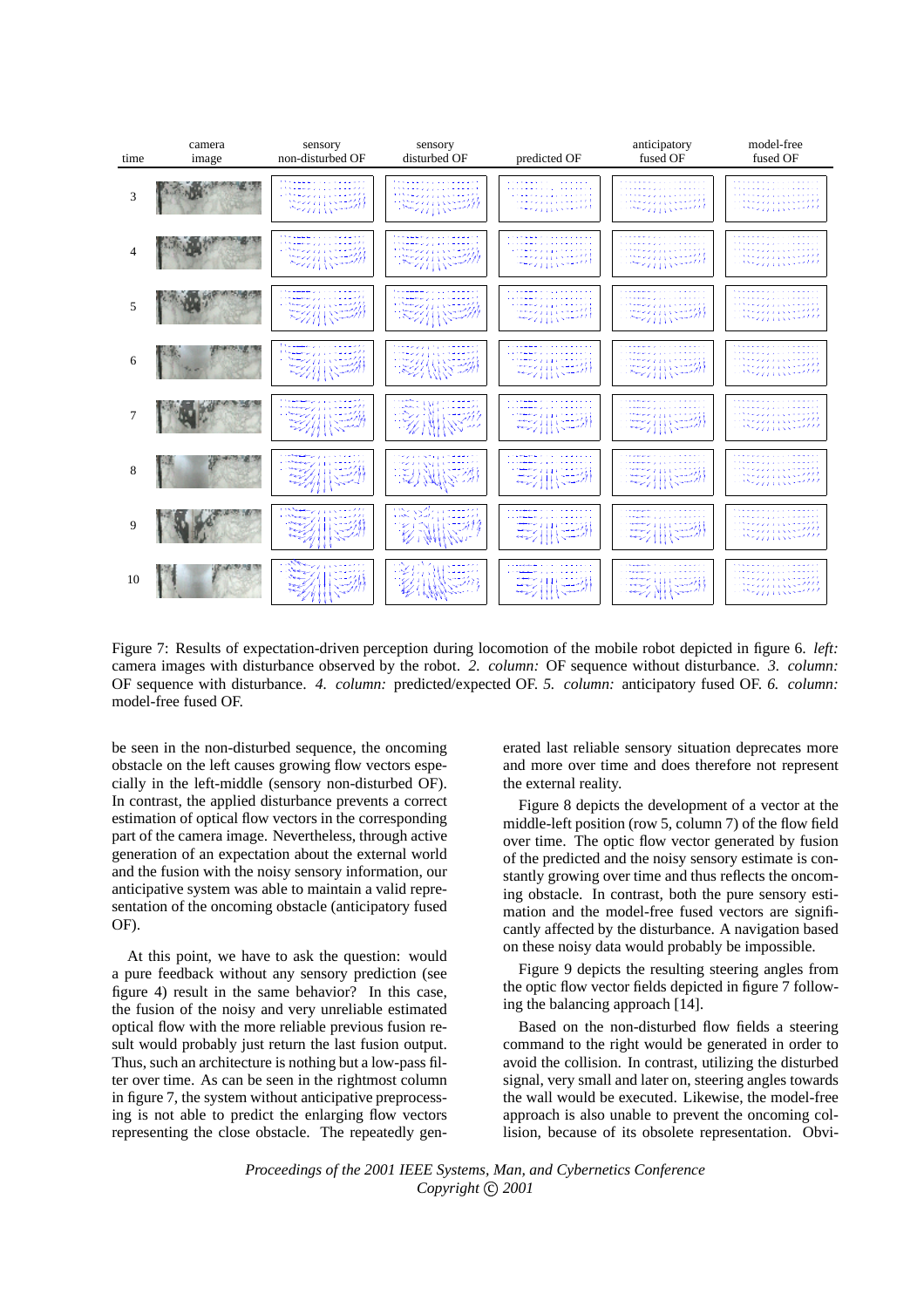

Figure 8: Development in time and space of vector at position  $(5, 7)$  within the flow field. The markers on the lines correspond to the end-points of the flowvectors over time, where all vectors originate at the point of origin. The sensory flow vectors at time-steps  $t=0$  and  $t=11$  of the partially disturbed sequence are additionally plotted.

ously, only the architecture utilizing the expectationdriven fusion can maintain a valid internal representation of the oncoming wall, and generates steering angles to the right.

To demonstrate the facilities of the presented anticipatory preprocessing at the behavioral level, we placed the robot in an unknown environment to navigate through a narrow passage without collision. For this benchmark, we used the balancing approach [14], which tries to equalize the optical flow in both hemispheres of the robot, which results in a collision-free locomotion in the middle of such an hallway. Figure 10 (left column) shows a top view of this scenario with collision-free traces of our robot. If a perturbation is applied in this experimental situation, the navigation based only on estimated optical flow fields fails, because the very noisy sensory input entails almost no information about close obstacles (top right). In contrast, our anticipatory preprocessing allows the system to bridge the time gap of sensory dropouts with the generated expectation and is therefore able to extract relevant information in order to avoid the arising obstacles (bottom right).

# **6 Conclusion & Outlook**

In this paper, we presented a hybrid neural architecture to model the biologically inspired principle of expectation driven visual perception at a functional level. We used neural networks to learn universally valid relationships between the motor actions of our mobile system and the corresponding visual consequences. That



Figure 9: Development of hypothetical steering angles over time based on different optic flow fields depicted in figure 7.



Figure 10: Navigation based on the estimated optical flow applying the well known balancing approach [14] starting at the upper right corner and moving to the opposite one. As can be seen, both the navigation on the pure estimated optical flow (top left) and on the expectation driven preprocessed optical flow (bottom left) allow a collision-free locomotion of the robot KHEP-ERA through the environment. In contrast, a significant disturbance of the optical flow estimate by fluctuating ambient light in the areas marked by the hatched areas causes a collision at the end of the plotted trace, if no anticipative preprocessing is applied (top right). The anticipative preprocessing overcomes the problems and allows a collision-free locomotion (bottom right).